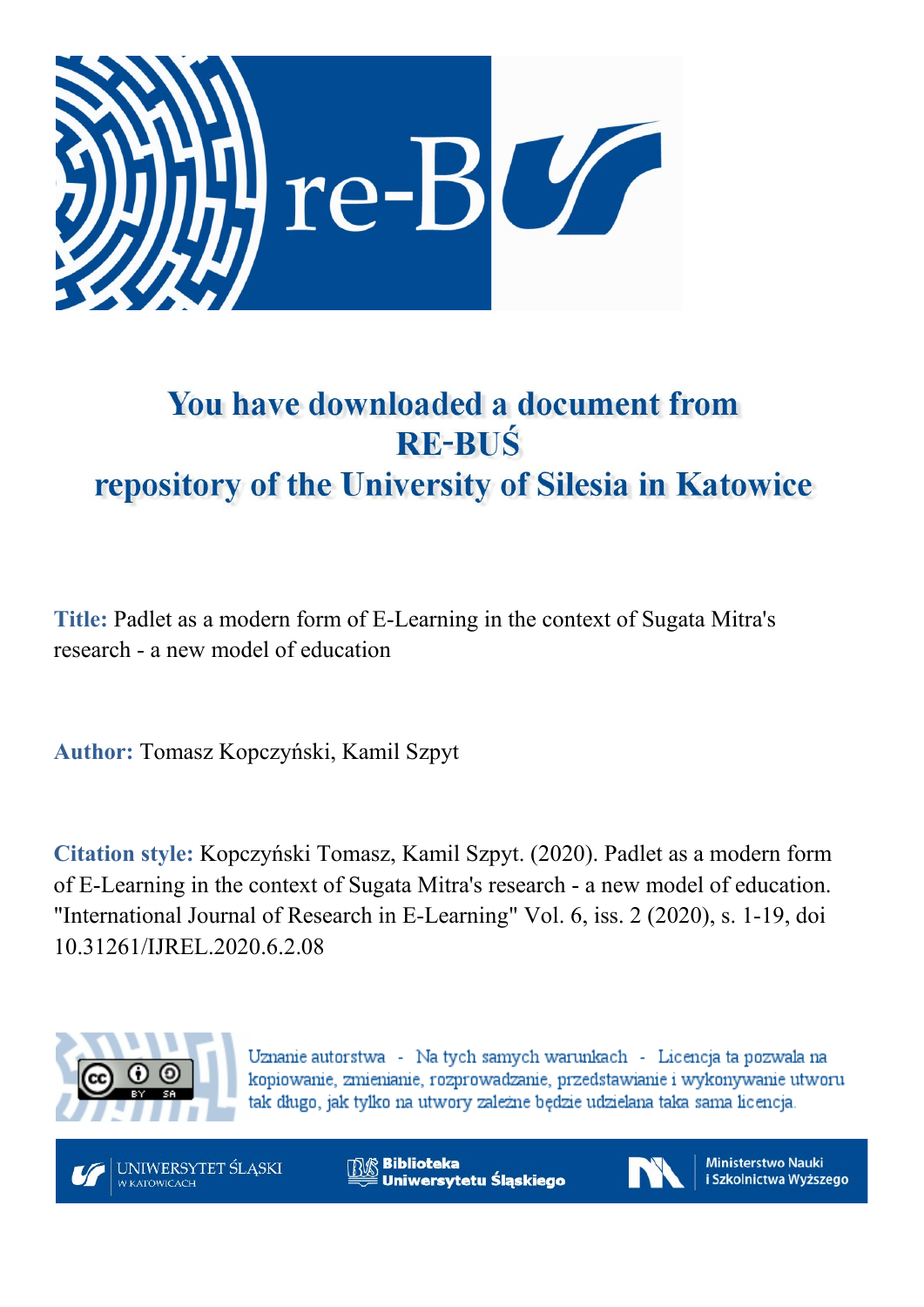International Journal of Research in E-learning Vol. 6 (2), 2020, pp. 1–19



https:/[/doi.org/10.31261/IJREL.2020.6.2.08](http://doi.org/10.31261/IJREL.2020.6.2.08)

## **Tomasz Kopczyński**

University of Silesia in Katowice https:/[/orcid.org/0000-0002-8573-282X](http://orcid.org/0000-0002-8573-282X)

#### **Kamil Szpyt**

Andrzej Frycz Modrzewski Krakow University https:/[/orcid.org/0000-0002-2307-8789](http://orcid.org/0000-0002-2307-8789)

## **Padlet as a Modern Form of E-learning in the Context of Sugata Mitra's Research – a New Model of Education**

## **Abstract**

The aim of this article is to present the results of surveys concerning Padlet tool. The authors analyze contemporary trends in education, legal regulations and research, which are part of the new model of education. The text contains descriptions of research results from 230 surveys conducted on students in relation to three categories. The first category presents the results of the evaluation of Padlet as a tool for content segregation, the second category concerns the evaluation of Padlet in terms of the function of group work, and the third category concerns the functionality and comparison of Padlet tool with other similar tools. In the current educational situation caused by the global coronavirus pandemic SARS-Cov-2 causing the disease COVID-19, evaluation and presentation of research results related to distance learning tools and methods is very necessary.

K e y w o r d s: Padlet, ICT tools, e-learning, new model of education, Sugata Mitra, SARS-Cov-2, COVID-19, distance learning.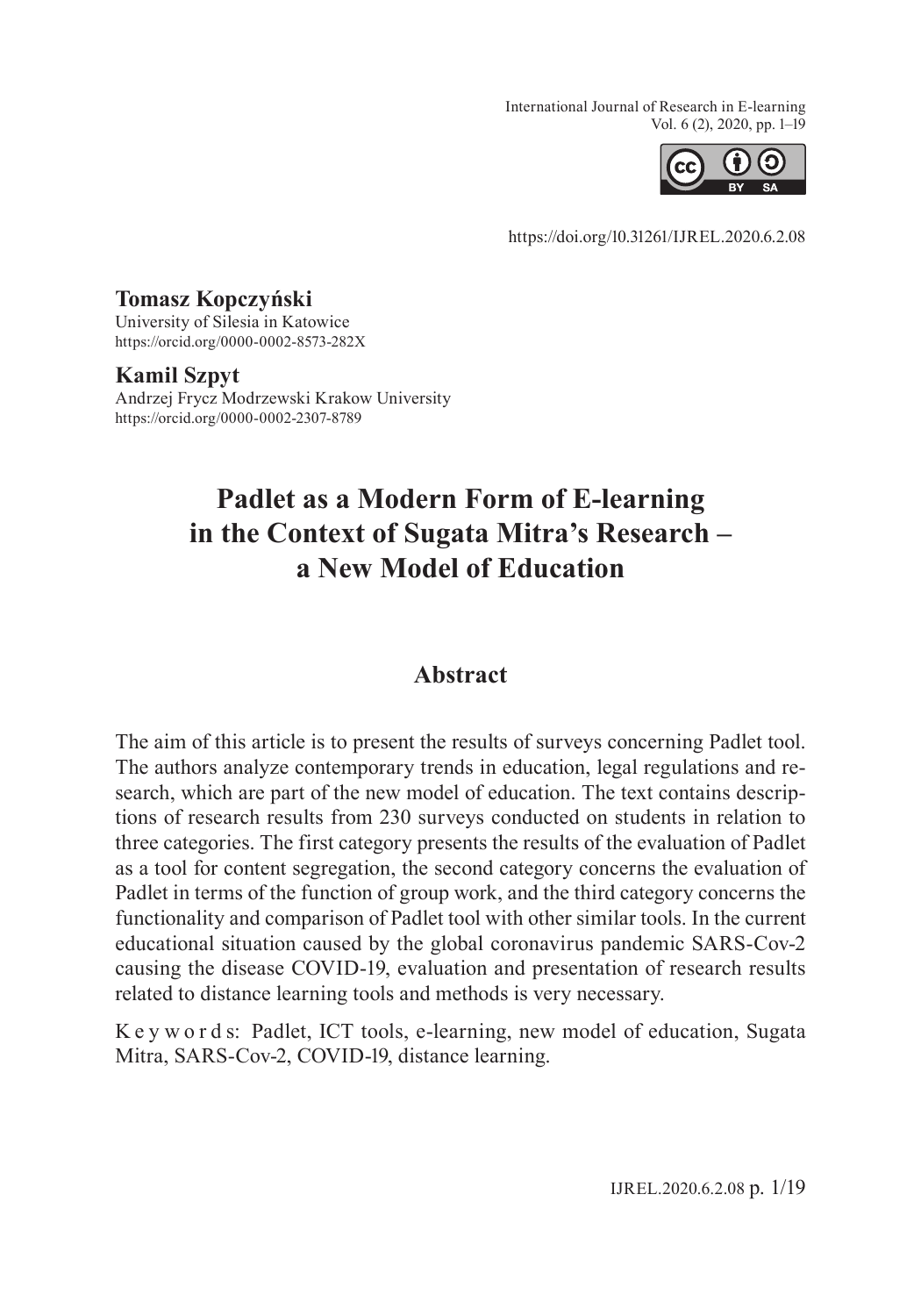## **A New Model of Education**

The term "new model of education" is very problematic because over the last 200 years it has been difficult to determine what it really means (Walat, 2010; Kopciał, 2010; Field, 2000). For example, should we consider as a model the pragmatism of John Dewey, who as the main objective saw introducing thought-provoking, action and movement enhancing activities and, in particular, activities dealing with problem situations created by teachers and the environment? Similar considerations can be made, for example, with regard to the creative attitude based on the freedom of action described by Maria Montessori (2013), or the model of education based on the cognitive development of Jean Piaget including the term of assimilation, as a mechanism for attaching new concepts to those already known to us, and the term of accommodation, i.e. the process of modifying the terms already known in order to adapt them to the environment (Richmond, 2013).

Similar doubts arise in the case of the classification of Ken Robinson's theory that school kills children's creativity (Resnick & Robinson, 2017) and Seymur Papert's constructivism which consists in the creation of various artefacts by children in order to present their ideas rather than using those proposed by the system or the teacher (Papert, 1993).

A recent example of a proposal for a new model in education presented in literature that is worth considering is Sugata Mitra's experiment known as "hole in the wall," which provides rather controversial conclusions that in the absence of supervision or formal education, children can teach each other and learn from each other if they are motivated by their peers' curiosity and interest in an experiment (Mitra, 2003). How different is Dewey's pragmatic model from Papert's constructionism? The creative freedom of a child according to M. Montessori from the killing of creativity and focusing on art according to Ken Robinson? And cannot the "hole in the wall" experiment be seen only as a well-presented model of J. Piaget's assimilation and accommodation mechanisms? The authors leave the reader with these questions, as there would be plenty of arguments for and against. However, there is one factor that differentiates these approaches. It is the ubiquitous technology with its approach to information. Currently in education, the lack of knowledge of a given topic is not as paralysing as the lack of possibility to find information on a given topic on the Internet (Morze, Spivak, & Smyrnova-Trybulska, 2014).

Today's "new model of education" is mainly based on ICT solutions (Information and Communication Technologies, including personal computers, digital television, e–mail, educational robots. Thus, ICT is about the storage, retrieval, manipulation, transmission or reception of digital data.) Therefore, children, pupils, students and adults function on two levels: the real world and the online world (Fu,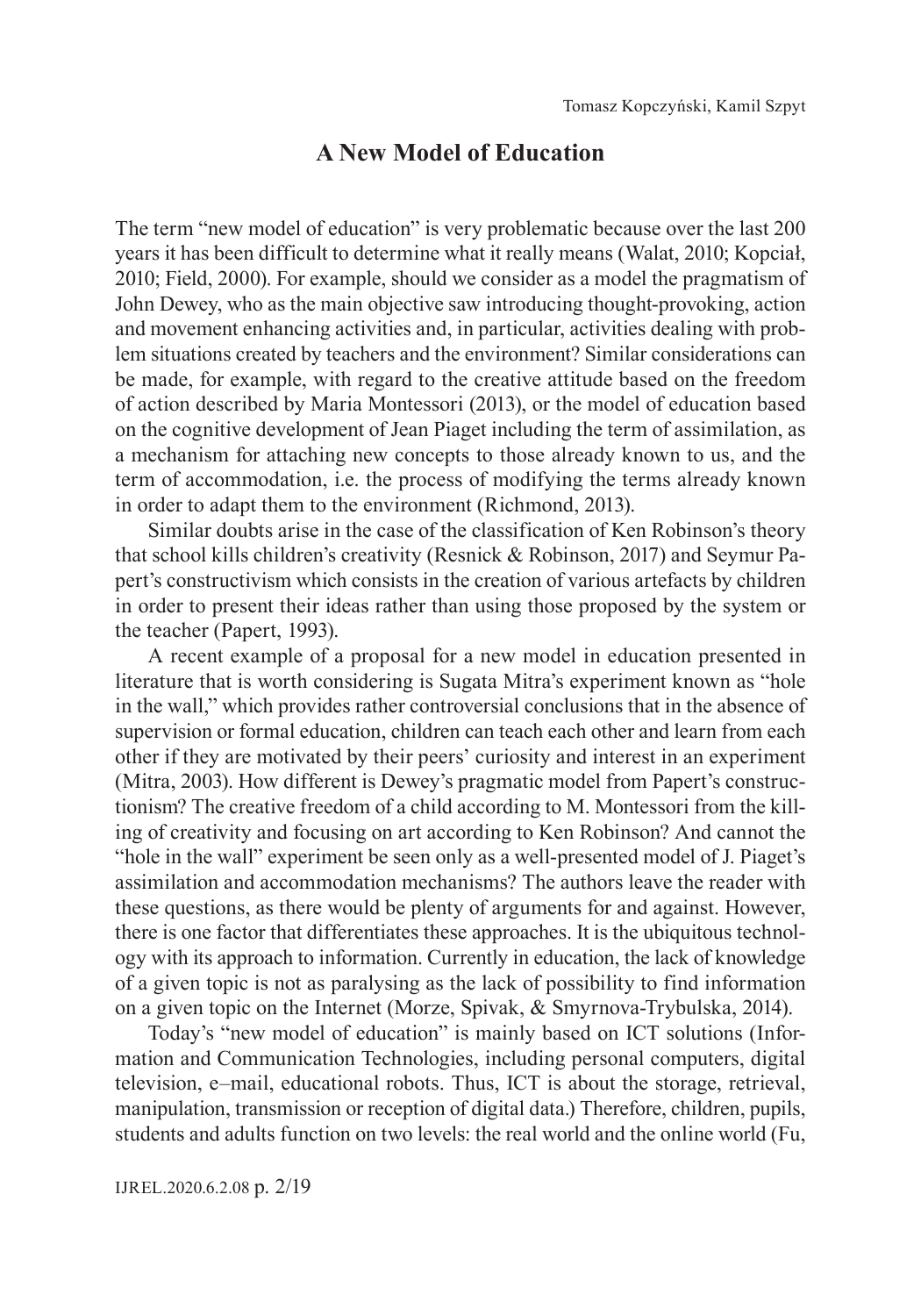2013). The primary objective of teaching is to develop key skills in the modern world such as communication skills, teamwork, problem solving and analytical thinking. More broadly, these goals are included in the area of the use of computer thinking (Brennan & Resnick, 2012). Teaching seen as a process, not just an effect, must focus on those subjects and topics which are important to the modern world, in order to ensure that these skills are achieved. Moreover, teachers should use appropriate tools which are, on the one hand, close to the learner, i.e. understandable and acceptable to him/her, and, on the other hand, effective and contextual. It should be emphasized that in modern education a great role is played by the science of coding, programming, and above all, the science of effective search for information, such as appropriate competences convergent with Google hacking (Long, Gardner, & Brown, 2011), which are the basis for the competence of the modern human being (Noskova, Pavlova, Yakovleva, Smyrnova-Trybulska, & Morze, 2016).

The need for changes in the education system is particularly noticeable today. The global coronavirus SARS-Cov-2 pandemic, which causes the disease COVID-19, has painfully proven this. As a result of the closure of Polish primary and higher education schools, it has become necessary to switch to the remote teaching system. Unfortunately, it was not possible to do this immediately in all cases. Most of the educational institutions did not have procedures and IT systems in place that would allow for the transition to remote teaching to the extent and at the level comparable to traditional teaching. In many cases, very provisional solutions were introduced. This problem also affects many other countries of the European Union or the world in general. This confirms the validity of the research undertaken and the need to verify the current teaching system, together with the possibility of introducing new teaching tools. So that, in case of similar events in the future, it would be possible to react to them effectively and immediately.

## **Legal Background for the Creation of a New Model of Education**

The following are the legal recommendations formulated by the European Parliament and the Council of the European Union in 2006 and its subsequent amendments. They are reflected in the emerging new model of education. In 2006, the European Parliament and the Council of the European Union adopted a document (Recommendation of the European Parliament and of the Council of December 18, 2006 on key competences for lifelong learning) which deals with key competences for lifelong learning. The Recommendation, in its subsequent amendments, invites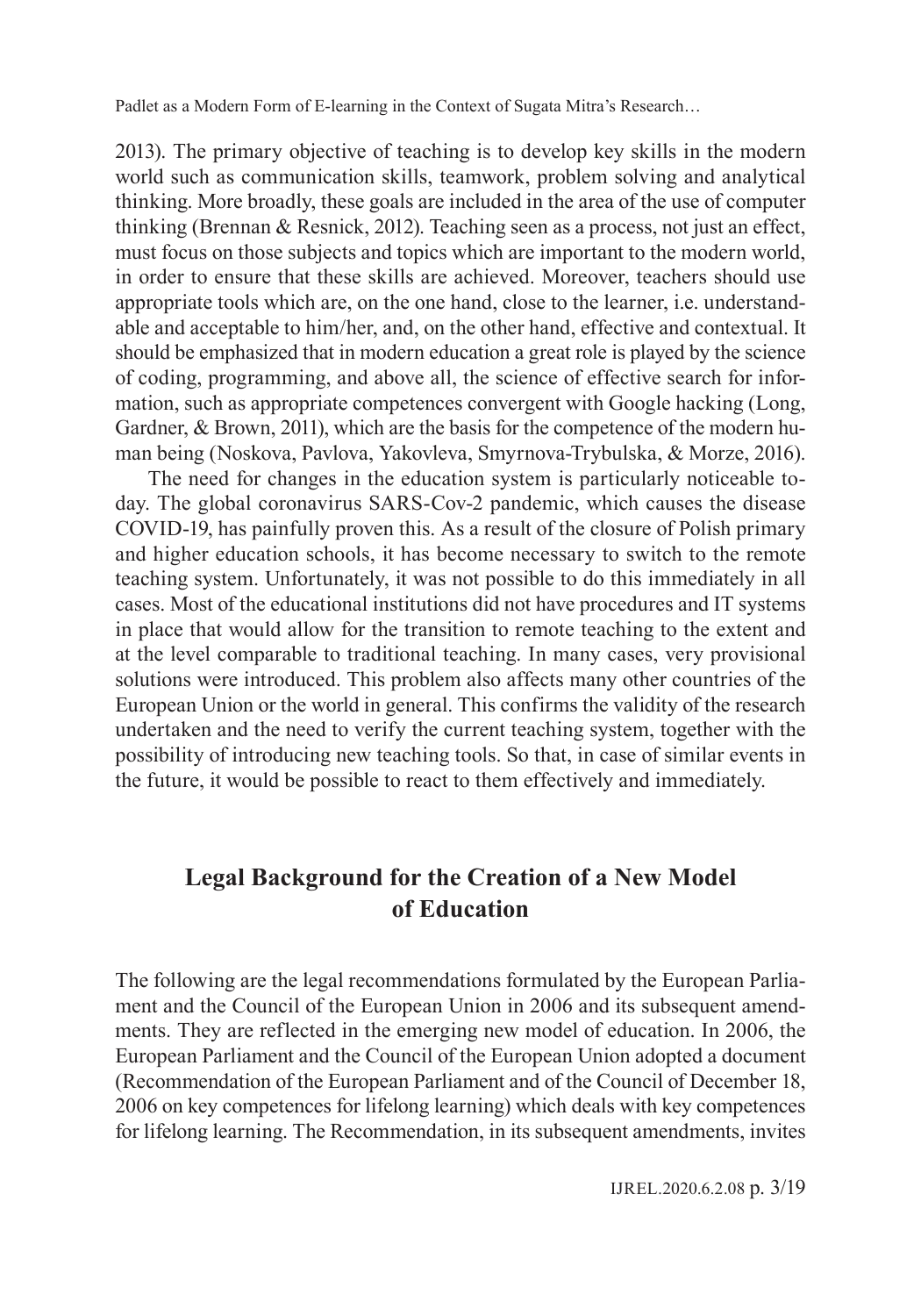Member States to "develop the provision of key competences for all as part of their lifelong learning strategies, including a strategy to achieve universal literacy and to use the document": Key Competences for Lifelong Learning – A European Reference Framework (Council Recommendation of May 22, 2018). Since its adoption, the Recommendation has been one of the key reference documents for the development of competence oriented education, training and learning.

At the same time, international research, such as that carried out by the Organisation for Economic Cooperation and Development (OECD, 2016) as part of the Programme for International Student Assessment (PISA, 2015) or the Programme for the International Assessment of Adult Competencies (PIAAC, 2016) carried out by the same organisation, shows that there is a persistently high proportion of teenagers and adults with insufficient basic skills. In the 2015 PISA survey, one in five pupils had serious difficulties in achieving sufficient levels of literacy in reading with understanding, mathematical thinking or understanding of natural phenomena. In some countries, even one in three adults is able to understand and produce information and mathematical reasoning at the lowest possible level.

Overall, 44% of the EU population has little or no digital competence (19%) (OJ C of June 4, 2018), despite the significant impact of the pace of technological and digital change on our economies and societies. The rapid digital transformation of the economy means that today almost all jobs – and participation in society in general – require certain digital skills. Digital literacy is now just as important as literacy and mathematical reasoning, and Europe needs people with digital competences, who are not only able to use these technologies, but are also able to innovate and play a leading role in them.

The above document, i.e. Key Competences for Lifelong Learning – A European Reference Framework, established eight key competences: comprehension and information creation competences, multilingualism competences, mathematical competence and competence in science, technology and engineering, digital competence, personal, social and learning to learn competences, civic competences, entrepreneurial competences and cultural awareness and expression competences.

All key competences are considered equally important; each contributes to a successful life in society. Competences can be used in many different contexts and combinations. Their scope overlaps and is interlinked: aspects necessary in one field support competences in another. Skills such as critical thinking, problem solving, searching for information become universal competences for today's citizen of the world.

In summary, the documents on EU education adopted by the European Parliament recommend that reference be made to these documents in order to ensure that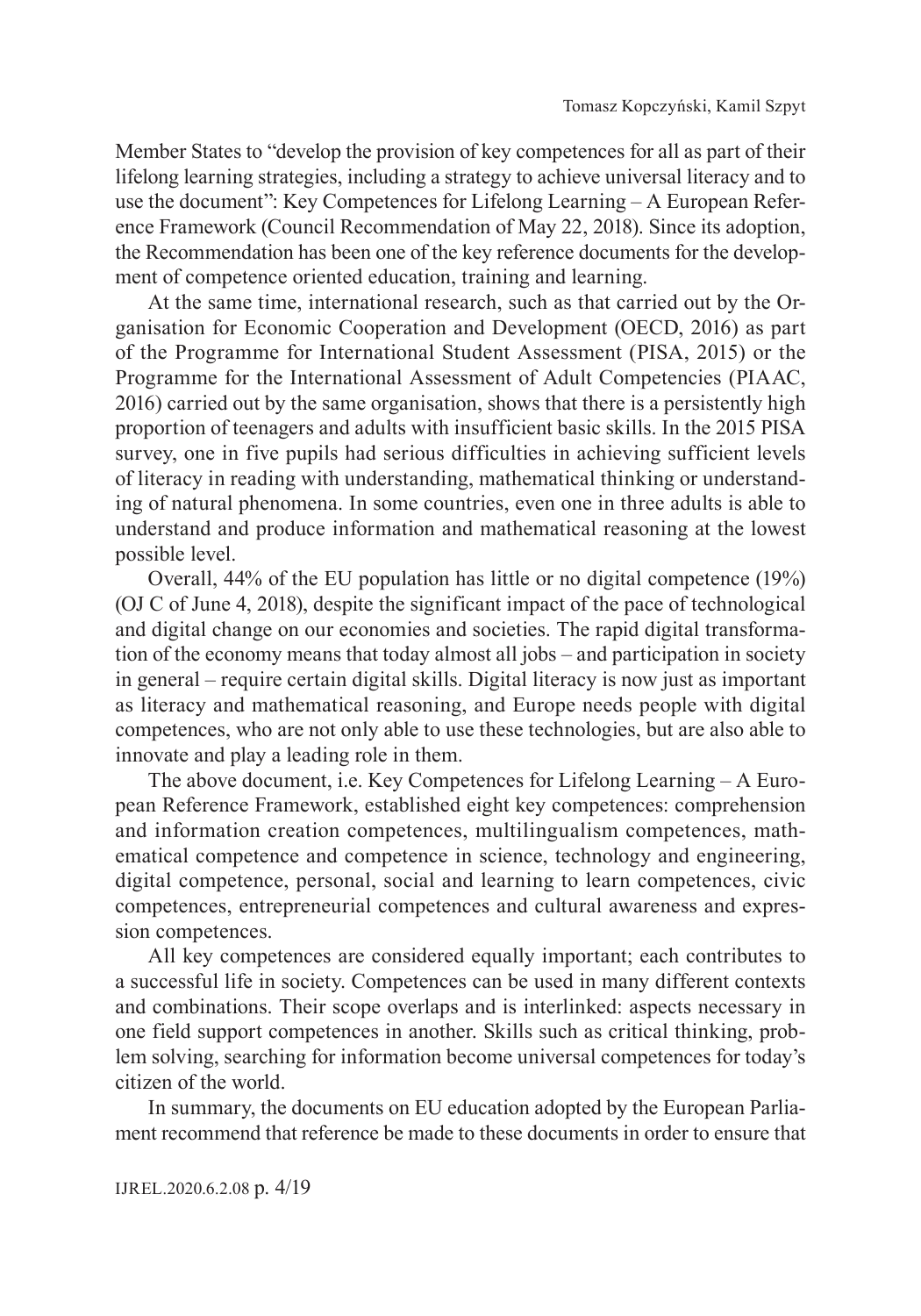young people receive initial education and training which would enable them to develop key competences so as to equip them for adult life and that adults should be able to develop and update their key competences throughout their lives. Poland adopted the concept of development only in 2013, supporting it with the preparation of a programme basis which took into account the key competences. It was not until 2017 that the core curriculum aimed at promoting mathematical and logical thinking at all levels of education from kindergarten to secondary school came into force under the Regulation of the Minister of National Education of February 14, 2017, which resulted in many significant educational implications, including those related to a greater promotion of areas of knowledge related to mathematics, logic, algorithms and programming.

## **The Context of Sugata Mitra's Research in Relation to the New Model of Education**

Sugata Mitra conducted a project called "a hole in the wall" for 12 years. It started with an experiment in Kalkaji, New Delhi when he placed a computer in the wall, which was located on one of the streets of the city with Internet access and had a few running programs. Within a very short time, the computer was besieged by children from the nearby slums, who learned how to use it, surf the Internet and use the available programs on their own. The experiment was repeated in many places in India, Africa and also Europe, with very similar results. The main documented conclusion of the experiment is the discovery of the incredible self-learning ability of children working in small groups. Mitra called the groups of children working together a self-organized learning environment (SOLE). The experiment showed how children's learning processes take place, how their consciousness develops, and pointed to a fascinating process of building methods and ways of reaching information and constructing knowledge on one's own. The author himself was so proud and convinced of the significance of the results of his experiment, that in the introduction to one of his monographs he wrote: "I finished writing this book on the rainy day of August 15, Independence Day. However, I would like to talk about yet another day of independence: the day when we will achieve independence from an education system that is more than 2 500 years old. It's time to start this journey." (Mitra, 2013).

Mitra conducted his experiment with information technology. However, the context of its use and exploitation was different from the ways in which technology was usually introduced to schools. First of all, Mitra assumed that ICT learn-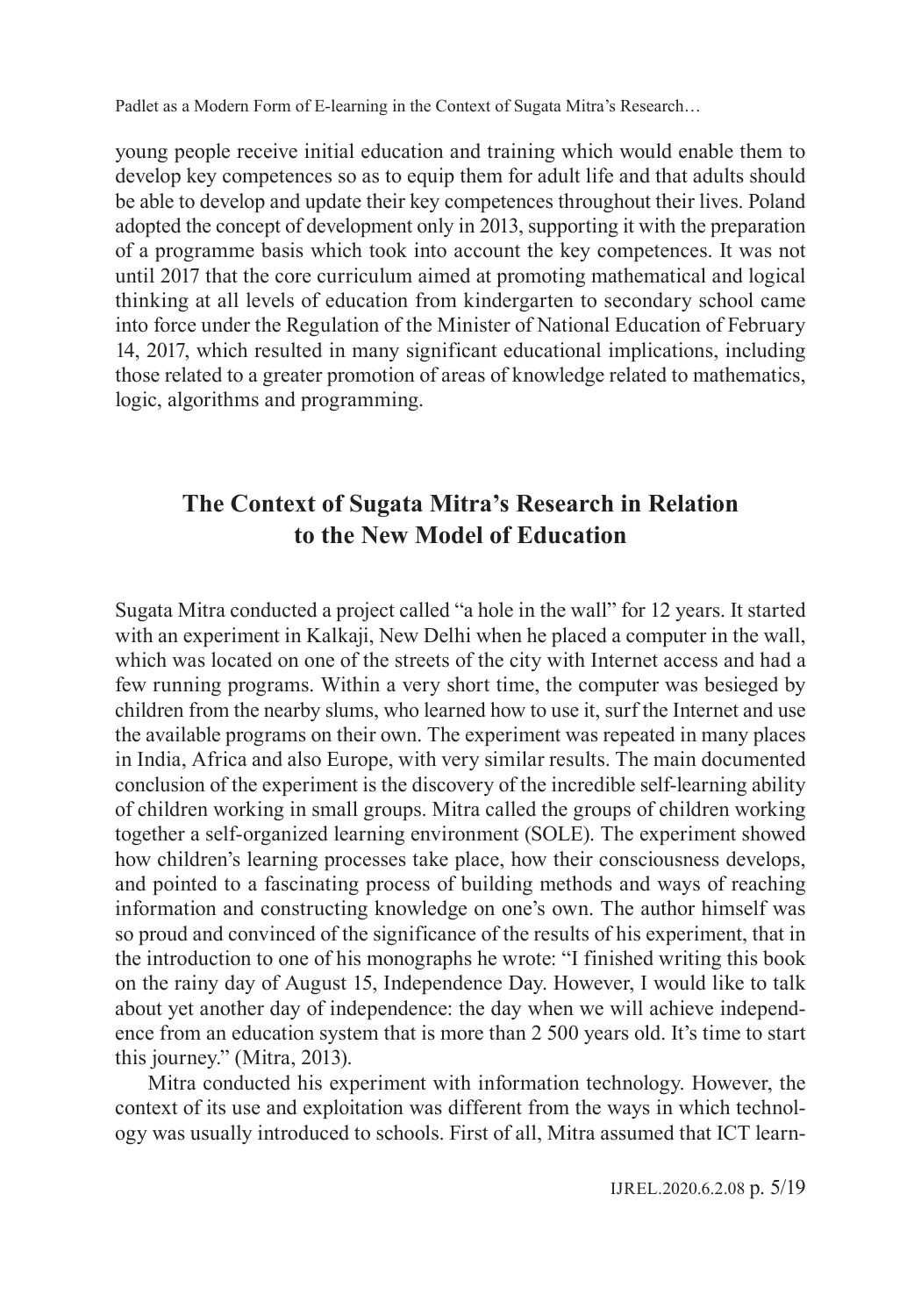ing does not have to take place at school, under the care of adults. Secondly, the experiment recognised that technology is, per se, transparent for children, and constitutes only a means and in no way an obstacle to learning, while learning in itself is the most important thing. Knowledge is not the result of hours spent at school and passive submission to the process of transmission of ready-made packages of information, described in detail in the curriculum. As I. Illich rightly pointed out, "learning is in fact the kind of human activity that requires the least interference from others." (Zaldívar, J. I., 2015). Knowledge is the result of taking responsibility for one's own learning, in an environment which supports students in their own development and helps them make decisions. Digitisation, on the other hand, understood as the use of technology in the learning process, is a natural consequence of creating an adequate working environment for the acquisition of information, an ability that will become a competence.

At the time when the Internet was still in its infancy, only 6% of world cultural material was digitised. Today, within a quarter of an hour, the Internet is growing by an average of 20 billion bits of data. An analogous equivalent of this number would be all the works that make up the canon of world literature. Without a shadow of exaggeration, we can therefore describe our times as "data epochs." (Zikopoulos & Eaton, 2011, p. 43).

At the beginning of the 1990s, the bandwidth of the Polish Internet was only 9600 bits per second. Currently, thanks to the investments made in recent years, the information sent via the Internet travels between Warsaw and any other city in Poland in just 2.5 milliseconds. It takes 5–10 milliseconds to get to another country in Europe and 70–90 milliseconds to get to the city on the east coast of the United States. (W. Raghupathi, & V. Raghupathi, 2014). Therefore, there is a lot of pressure from the decision-makers to create elements of a digital school. With such a large escalation of the problem of big data, diversity of presented content and information and education based on SOLE, it becomes clear that there is a need to use tools which would help us to control the segregation and reorganization of online content. One of the most common tools is Padlet, which is a kind of internet board which allows the necessary internet resources to be collected in a more systematic way.

Padlet (www.padlet.com) is an easy-to-use tool which can serve as an information board or workspace for students and teachers to collaborate on digital content. It is successfully used in gathering collections, as a place for discussion, conducting simple competitions, brainstorming, editing common stories, receiving feedback, or submitting posts and comments. And these are only a few examples of its use. On the whiteboard, you can place any multimedia files, texts, films, website addresses, pictures and photos (downloaded from one's own computer, from the Internet or taken directly from a camera).

IJREL.2020.6.2.08 p. 6/19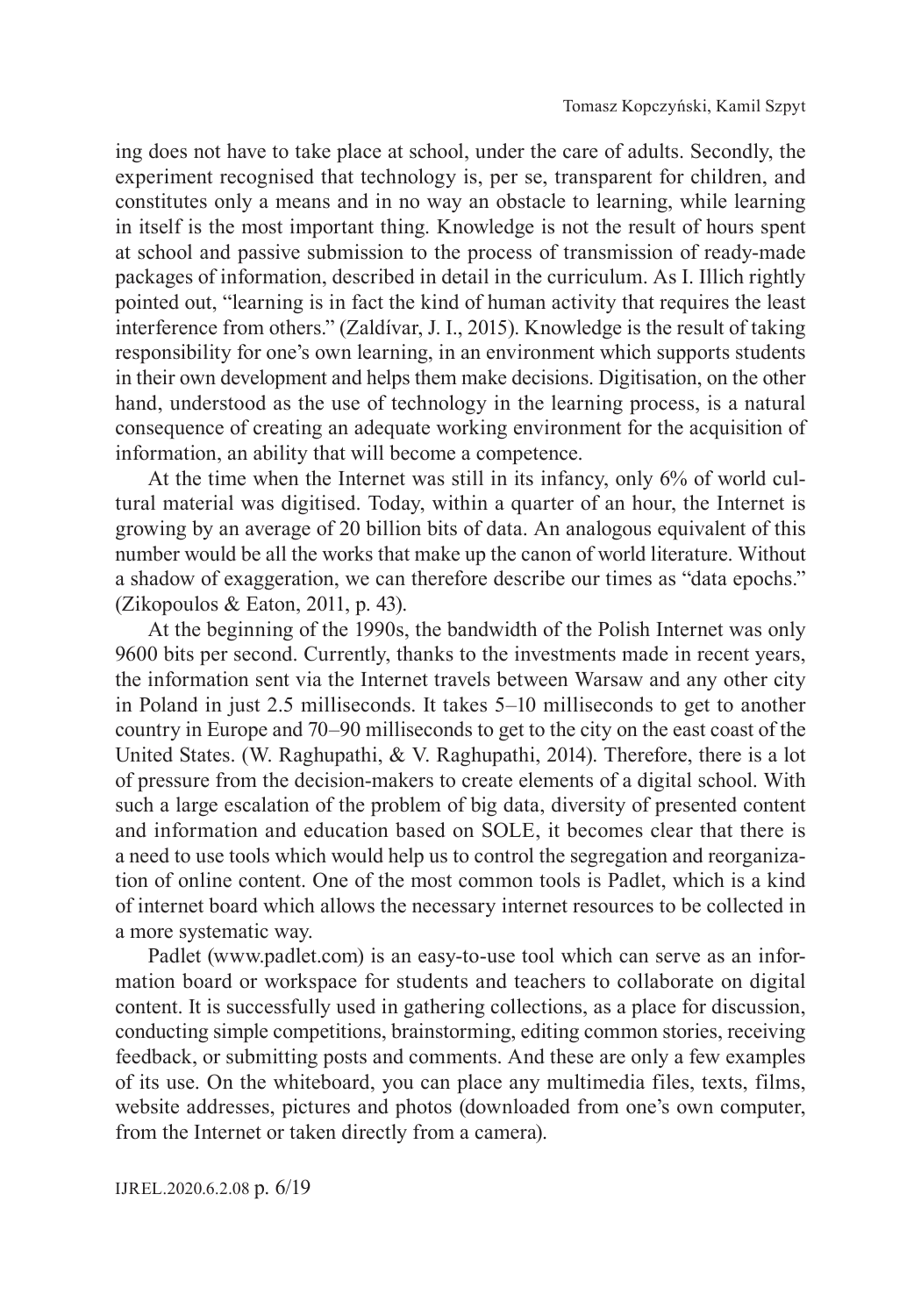## **Research Problems**

Since 2015, most universities in Poland have moved to the implementation of a description of qualifications adjusted to international standards. The system is named the National Qualifications Framework (NQF) and aims to provide a clear description in the national and international context (Chmielecka, 2013). A number of changes have been implemented as a result of its introduction. One of the most significant is the requirement for the student to achieve specific qualifications through the implementation of modular and area effects in given subjects. Modular and area effects are realized by means of knowledge, skills and personal and social competences. One of the most frequently repeated competences is the ability to search for information and present it in a multimedia form.

An interesting solution to the above issues concerning NQF implementation could be the use of Padlet as a tool to perform the assumptions outlined above. It would be beneficial if the proposed solution, tool and method of working with it involved the use of the ICT platform, thus becoming a part of the "new educational model."

All questions for the test were extensively discussed by active experts on the use of teaching applications. Taking into account all the issues mentioned in this article, the following research question may be raised: Can Padlet be treated as a tool for a self-organised learning environment (SOLE)? The auxiliary questions for such a formulated research problem will include: evaluation of Padlet as a tool by users on Likert's linear scale from 1 to 5, where a higher note indicates a higher level of usefulness. A quantitative assessment prepared this way will be included in the following questions helping in the evaluation of Padlet as a tool:

- 1. How do you evaluate the usefulness of Padlet as a tool for gathering information available in various places on the Internet? Linear scale, e.g. from 1 (not useful at all) to 5 (very useful).
- 2. How do you evaluate the usefulness of Padlet as a tool for collecting various types of data (texts, photos, videos, links)? Linear scale, e.g. from 1 (not useful at all) to 5 (very useful).
- 3. How would you rate the usefulness of Padlet as a tool for taking notes? Linear scale, e.g. from 1 (not useful at all) to 5 (very useful).
- 4. How do you evaluate the usefulness of Padlet as a tool to support your learning process? Linear scale, e.g. from 1 (not useful at all) to 5 (very useful).

The next question area concerns issues related to competences in cooperating in a group:

5. Rate your willingness to use virtual whiteboards created by others. Linear scale, e.g. from 1 (I am not interested) to 5 (I would be very happy to use it).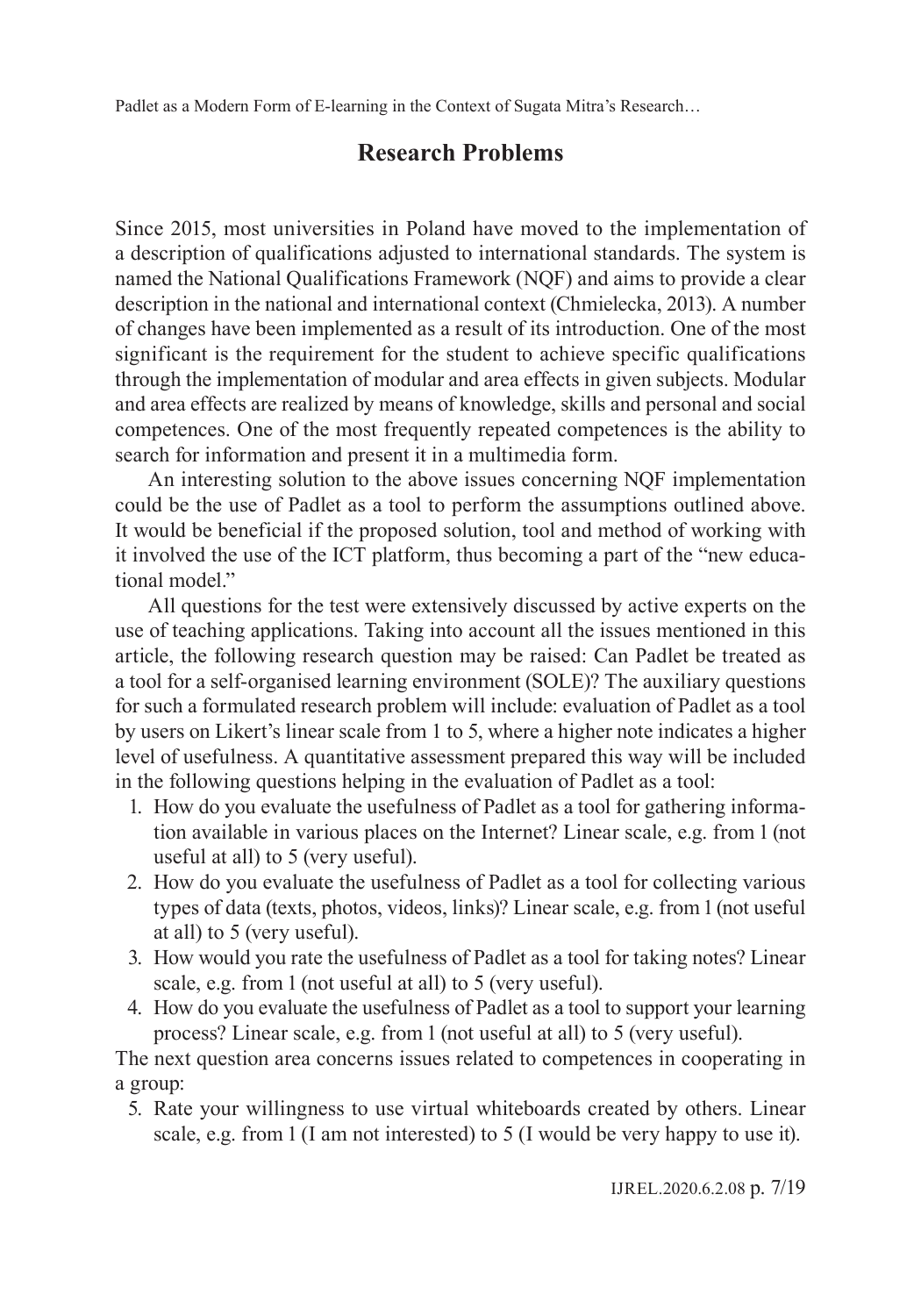- 6. Rate your willingness to share your virtual whiteboards. Linear scale, e.g. from 1 (I do not intend to share) to 5 (I am very happy to share it with others).
- 7. Rate your satisfaction with the fact that other people could add materials to your virtual whiteboard. Linear scale, e.g. from 1 (I am displeased, this is an unnecessary option) to 5 (I am very happy about this possibility).

The following detailed questions are related to the area of "functionality" of the use of Padlet as a tool:

- 8. According to your experience so far, what features are missing in Padlet's environments? Own answer.
- 9. According to your experience so far, what function is unnecessary in Padlet? Own answer.
- 10. Suggest a different use of Padlet than the one you learned in the classroom. Own answer.

The last set of detailed questions involve an evaluation of the padlet by means of questions which compare the tool with other tools used by the respondent.

- 11. Padlet is as intuitive/not intuitive (delete as appropriate) as:....
- 12. Padlet is as complicated/easy (delete as appropriate) as:...
- 13. A tool which is used in a traditional way that Padlet reminds me of most is the:...
- 14. Which other tool that you are currently using would you exchange for Padlet? The questions formulated this way will help answer the main question: Can

Padlet be treated as a tool for a self-organised learning environment (SOLE)? All respondents had previously used Padlet as a tool to supplement a topic on subjects related to the use of technology in teaching at full-time study courses.

Apart from the research questions, the questionnaire included sociometric data such as: age, gender, place of residence, subjective assessment of the respondent's financial situation, subjective assessment of IT skills, assessment of the inclination to use traditional and digital information sources. All the detailed questions have a high Alpha Cronbach level of internal consistency, which averaged at  $\alpha = 0.8125$ .

## **Sample Characteristics**

Questionnaire data collection was conducted electronically through Google forms. Statistica 10 was used to compile the obtained data. The relationships between the socio-demographic questions and the relevant questions were developed using the student's T-test for dependent groups. The survey was a one-time survey.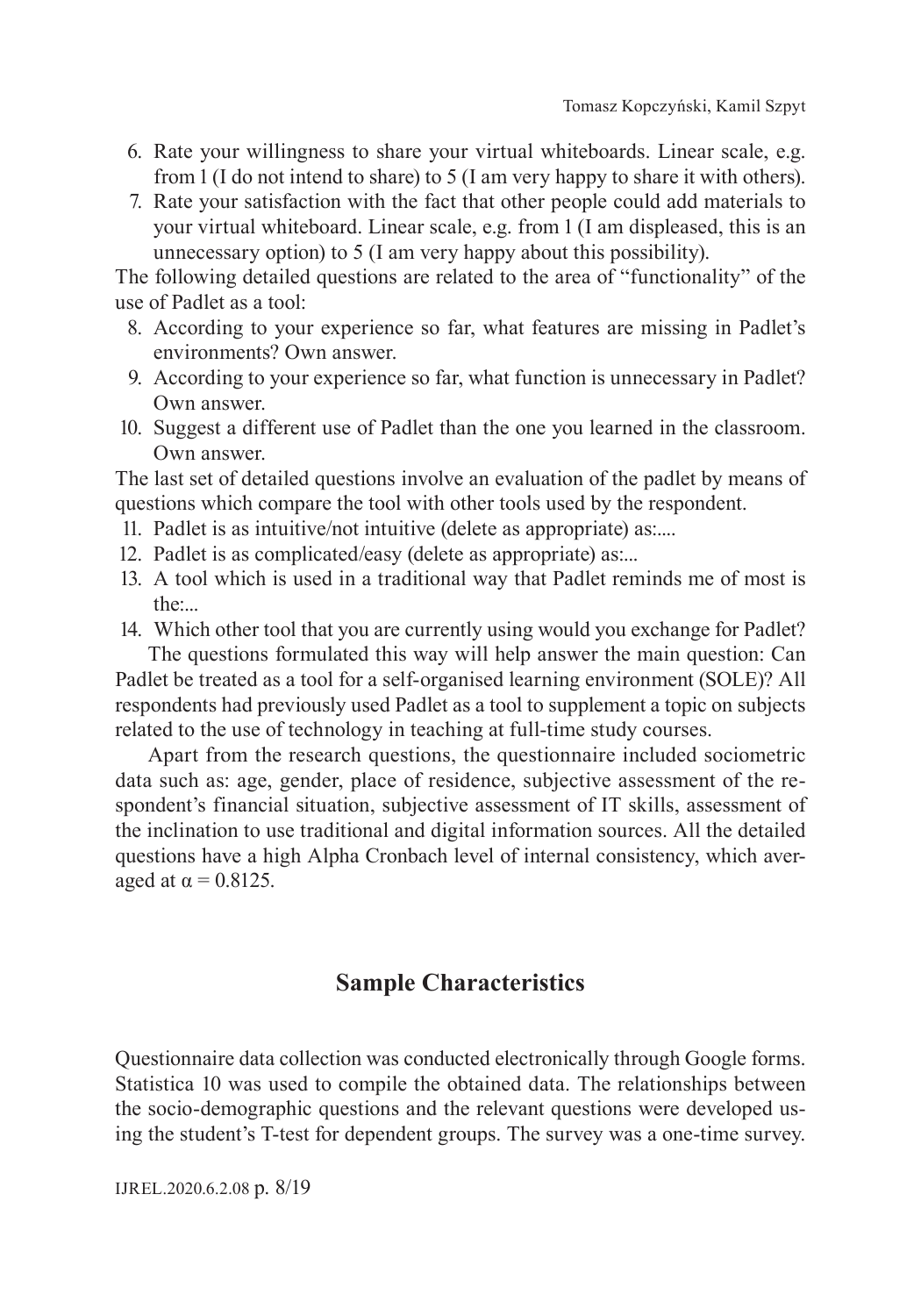The questionnaire consists of seven closed questions and eight open questions, including two information questions on a topic which was realized with the use of Padlet and six questions of a socio-demographic type. All respondents were made familiar with the handling of Padlet before starting the survey. The selection of the surveyed group was random.

The survey was conducted on a sample of 250 students of different levels of education. The surveyed group consisted of 250 students aged 20–22 years  $(M = 21.35; SD = 0.63)$ , including 55.2% of women, N = 138 and 44.8% of men,  $N = 112$ . The survey was conducted at the University of Technology and Humanities in Bielsko-Biała and the University of Silesia in the period from 02.02.2019 to 02.03.2019 in Poland. 20 questionnaires were not fully completed, therefore they were not compiled statistically. A total of 230 questionnaires was accepted for statistical analysis.

The study was conducted on adults, with their consent. The division concerning the place of residence was as follows: areas up to five thousand inhabitants  $(N = 50, 21.7%)$ , areas up to 50 thousand inhabitants  $(N = 90, 39.1%)$ , areas up to 100 thousand inhabitants ( $N = 30, 13\%$ ), areas up to 200 thousand inhabitants  $(N = 50, 21.7%)$ , areas above 300 thousand inhabitants  $(N = 10, 4.3%)$ . There were affirmative answers  $N = 50$ , 21.7% to the question on preference in obtaining information in the traditional way (book, press, notes), while some N=180, 78.3% preferred digital downloading. As for the subjective assessment of the subjects' material status,  $N=0$ ,  $0\%$  rated it as very low,  $N=0$ ,  $0\%$  as low,  $N=110$ , 47.8% as moderate/sufficient, N=110, 47.8% as good, N=10, 4.3% as very high. The subjective assessment of competences in the use of information technologies was as follows: N=0, 0% insufficient, N=40, 17.4% permissible, N=90, 39.1% satisfactory, N=90, 39.1% as good, N=10, 4.3% as very good.

### **Research Results**

In the assessment on the five-stage scale (Likert 1–5) Padlet was positively evaluated as a tool in the field of collecting digital information from the Internet.

The Likert scale was used, which is a symmetrical scale containing the same units on both sides of the scale. A large number of 230 respondents took part in the study. The obtained distribution of answers was normal, no significant diagonality of the distribution of answers to any of the questions was noted. We believe that a large number of respondents and a normal distribution of answers to the questions cause that measuring the significance of the difference with the use of the parametric test will not give a falsified result of the examined intergroup differences.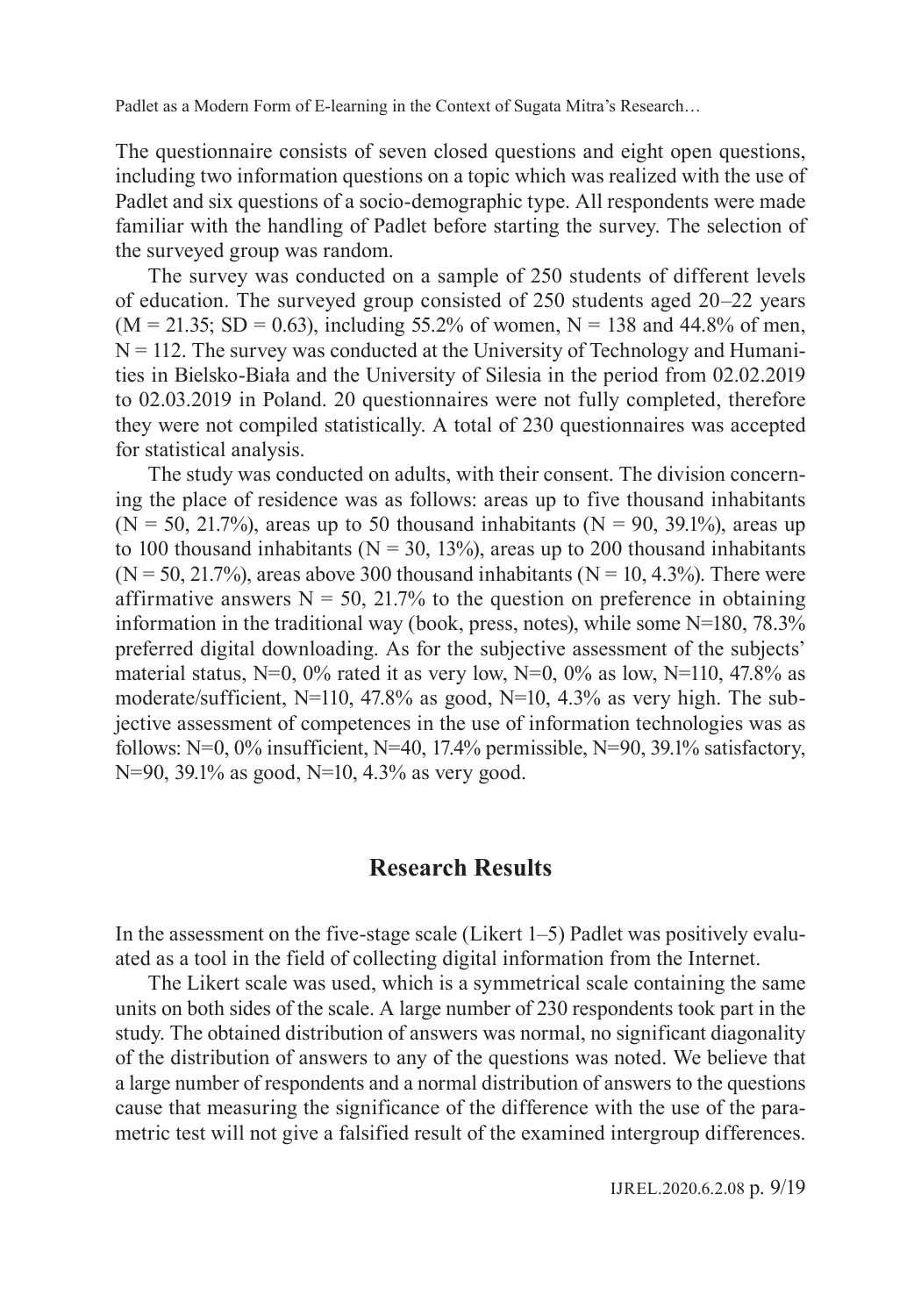Due to the large number of respondents and the obtained distribution of responses, it was decided to use the parametric test to study intergroup differences.

A score of 3 was given by  $N=60$ , 26.1% respondents, 4 by  $N=100$ , 43.5% respondents, 5 by N=70, 30.4% respondents. Therefore, about three quarters of the respondents (N=170, 74%) rated the applications as good and very good. In the first question concerning the subjective evaluation of Padlet as a tool, a correlation between good and very good ratings and the place of residence was found. Respondents from cities up to 5,000 inhabitants rated Padlet as a tool more poorly D(1.3118)=83.585, p=0.0000. A similar relation with a bilateral distribution concerned subjects from areas up to 50,000 inhabitants and over 50,000 inhabitants  $D(1.4102)=103.55$ ,  $p=0.0000$ . It is worth noting that none of the respondents rated Padlet negatively, i.e. 1 or 2 on the Likiert scale. At the same time, male respondents more frequently rated Padletpositively , i.e. over 3 points on the Likiert scale  $D(1.4118)=109.90$ ,  $p=0.0000$  than their female counterparts, who mostly marked 3 points D(1.2118)=73.585, p=0.0000 on the scale.



#### *Figure 1.* Assessment of Padlet as a tool for collecting resources from the Internet (Likert scale 1–5).

N o t e: 1 – Obtained result for grade 3 on the Likert scale; 2 – Obtained result for grade 4 on the Likert scale; 3 – Obtained result for grade 5 on the Likert scale.

The evaluation of Padlet as a tool for collecting digital content such as films, photos, texts, links, etc. was also high. Among the respondents  $N=30$ ,  $13\%$  gave Padlet 3 points, N=120, 52.2% 4 points, which was the most frequent rating, while N=80, 34.8% gave it 5 points.

There was only one statistically significant correlation in this question, namely between the financial status of very good and the 5 point rating  $D(1.1251)=53$ , p=0.0000. It is worth noting that in this question none of the respondents gave Padlet 1 or 2 points.

IJREL.2020.6.2.08 p. 10/19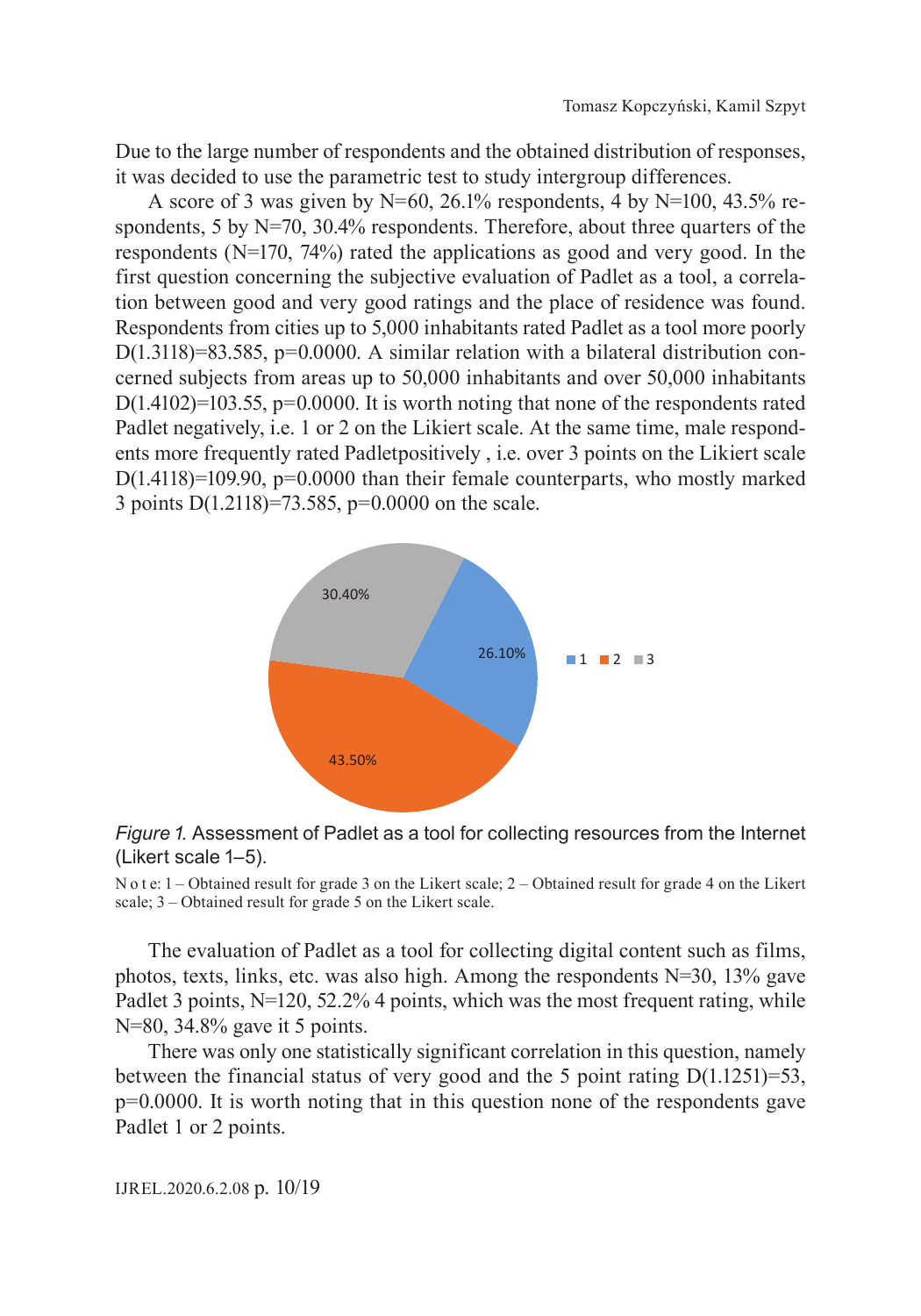The third question concerned using Padlet as a tool for taking notes. Here, the results were more dispersed on the Likiert scale: 2 points (N=20, 8.7%), 3 points (N=60, 26.1%), 4 points (N=60, 26.1%), 5 points (N=90, 39.1%). It is worth noting that the highest score of 5 was the most frequently chosen value, while 1 was not recorded. No statistically significant correlation was found in this question.

The fourth question was the last question concerning the subjective evaluation of Padlet and concerned the use of the tool as a learning aid. The result distribution in the evaluation was as follows: 2 points (N=10, 4.3%), 3 points (N=60, 20.1%), 4 points (N=90, 39.1%), 5 points (N=70, 30.4%). The lowest score of 1 was not recorded in this question. There were also no statistical correlations between sociodemographic questions and the relevant questions.

Another set of questions concerned working in a group using Padlet as a tool to perform tasks in this area (group work). The first question concerned using the tool to view tables created by other users in the group, i.e. an element related to the collection and viewing of data prepared by other people. The highest value recorded was 5 points (N=100, 43.5%), followed by 4 points (N=80, 34.8%), and 3 points (N=50, 21.7%). It is worth noting that scores 1 and 2 were not recorded in this question. In the questions concerning the evaluation of Padlet as a tool for group work, a significant statistical correlation was observed between the subjective evaluation of the subjects' own IT competences and the tendency to give a high score i.e. from 4 to 5. In the questions concerning the use of Padlet as a tool for group work, this correlation was D  $(1.3118)=83.185$ ,  $p=0.0000$  for the score of 4, while for the score of 5 it was  $(1.4118)=91.485$ ,  $p=0.0000$ , respectively.



*Figure 2.* Assessment of Padlet as a tool for group tasks (Likert scale 1–5). N o t e: 1 – Obtained result for grade 3 on the Likert scale; 2 – Obtained result for grade 4 on the Likert scale; 3 – Obtained result for grade 5 on the Likert scale.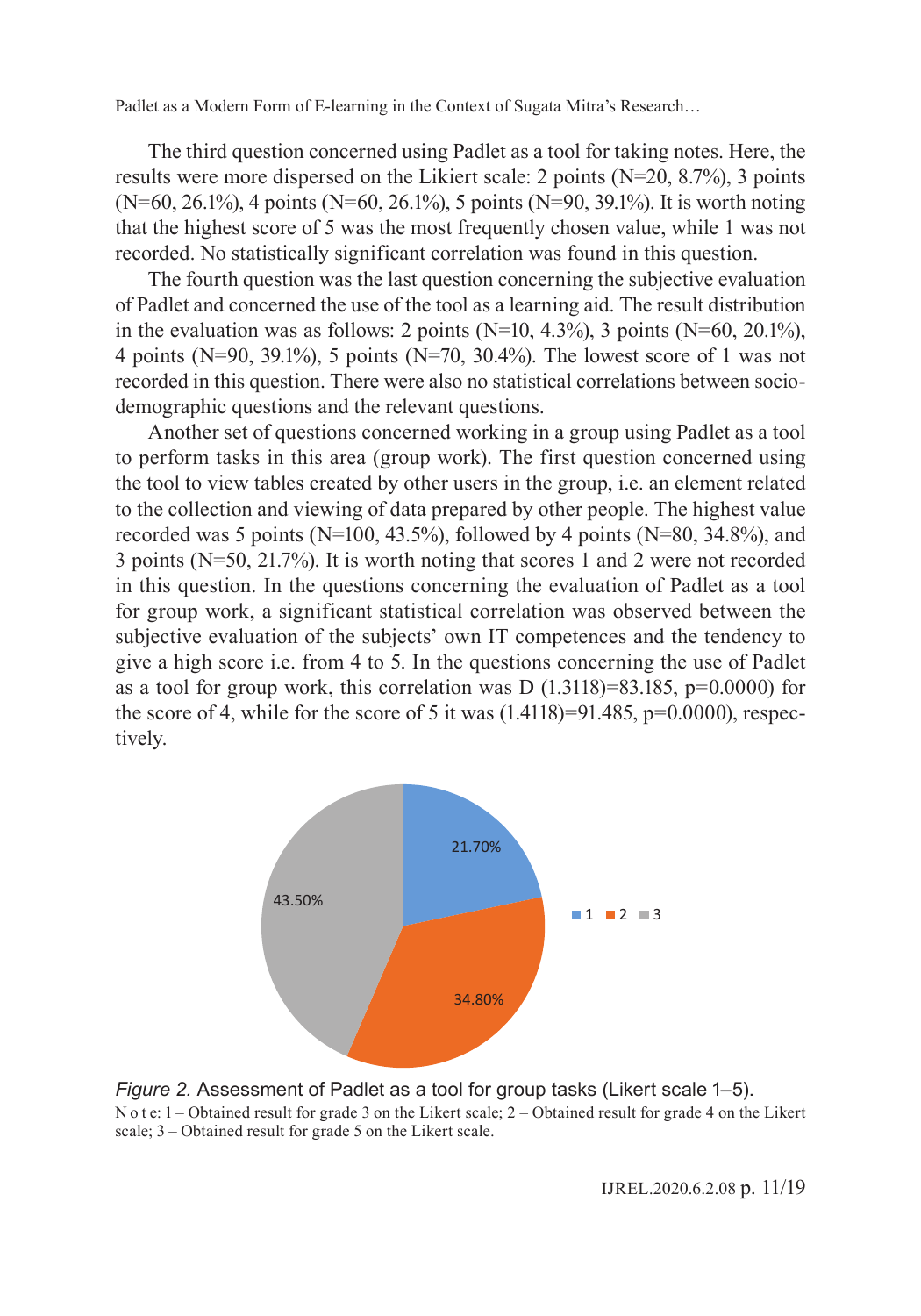The next question concerned the sharing of resources created by means of Padlet. The question, therefore, aimed to determine the tendency to share materials with the use of the tool. The lowest rating of 1, expressing a lack of willingness to share materials, was given by  $N=10.4.3\%$  respondents, 2 points were given by the same number of respondents (N=10.4.3%), 3 by N=40, 17.4%, 4 by N=90, 31.9%, 5 by N=80, 34.8%, which overall gives a result of 8.6% for negative responses, 17.4% for neutral responses, and 74% for positive responses.

In the question on the respondents' opinions concerning the possibility of receiving materials for their board from other people, around 3/4 of those surveyed rated such a possibility of cooperation equally highly and positively. The distribution of responses on a scale of 1–5 was as follows: for the score of 1 (N=10, 4.3%), 2 (N=20, 8.7%), 3 (N=50, 20.7%), 4 (N=80, 34.8%) and 5 (N=70, 30.4%).

The next block included open questions about the functionality of Padlet or lack thereof. The respondents provided their proposals as responses to open questions. The answers included numerous suggestions such as: the ability to use a font of choice, sending private messages, or the ability to scale windows. These proposals, however, remained within 0.86%, therefore cannot be considered statistically significant. The largest number of responses concerned the impossibility of creating a visual side of the board (N=50, 22%).

When asked which function of Padlet is not useful, most replied that there is no function that would have to be removed (N=130, 57%). The rest of the answers were within the range of 0.86%, i.e. outside the statistically significant data range.

In the question about using Padlet for purposes other than as a multimedia board, the respondents most often mentioned such uses as: a diary, a blog on a given subject (N=130, 57%), a place for discussions and sharing materials for exams ( $N=50$ , 22%), reports from events ( $N=22$ , 10%). Other answers were statistically insignificant, i.e. within 0.86%.

The next question concerned the intuitiveness and simplicity of Padlet, which the respondents answered as follows: Padlet is a very intuitive tool  $(N=150, 65\%)$ , a moderately intuitive tool ( $N=70$ ,  $30.4\%$ ), not very intuitive ( $N=10$ ,  $4.3\%$ ). It is worth noting the very high value for the first answer  $(N=150, 65\%)$ , which correlates with the high percentage of answers from the first pool of questions, where the average of positive scores of 4 and 5, was given by an equally high percentage of respondents (N=180, 78%).

In comparison with other tools of this type in terms of simplicity and intuitiveness of use, Instagram scored (N=16, 7%), Pinterest (N=46, 20%), PowerPoint (N=49, 21%) while Prezi (N=120, 52%) in open questions. This question is openended and despite a number of other insignificant statistical tools such as Trello, Linoit, Pearltrees, Mind24, Mindomo, the students did not mention the competitive Moodle platform, even though everybody used it in their first year of studies.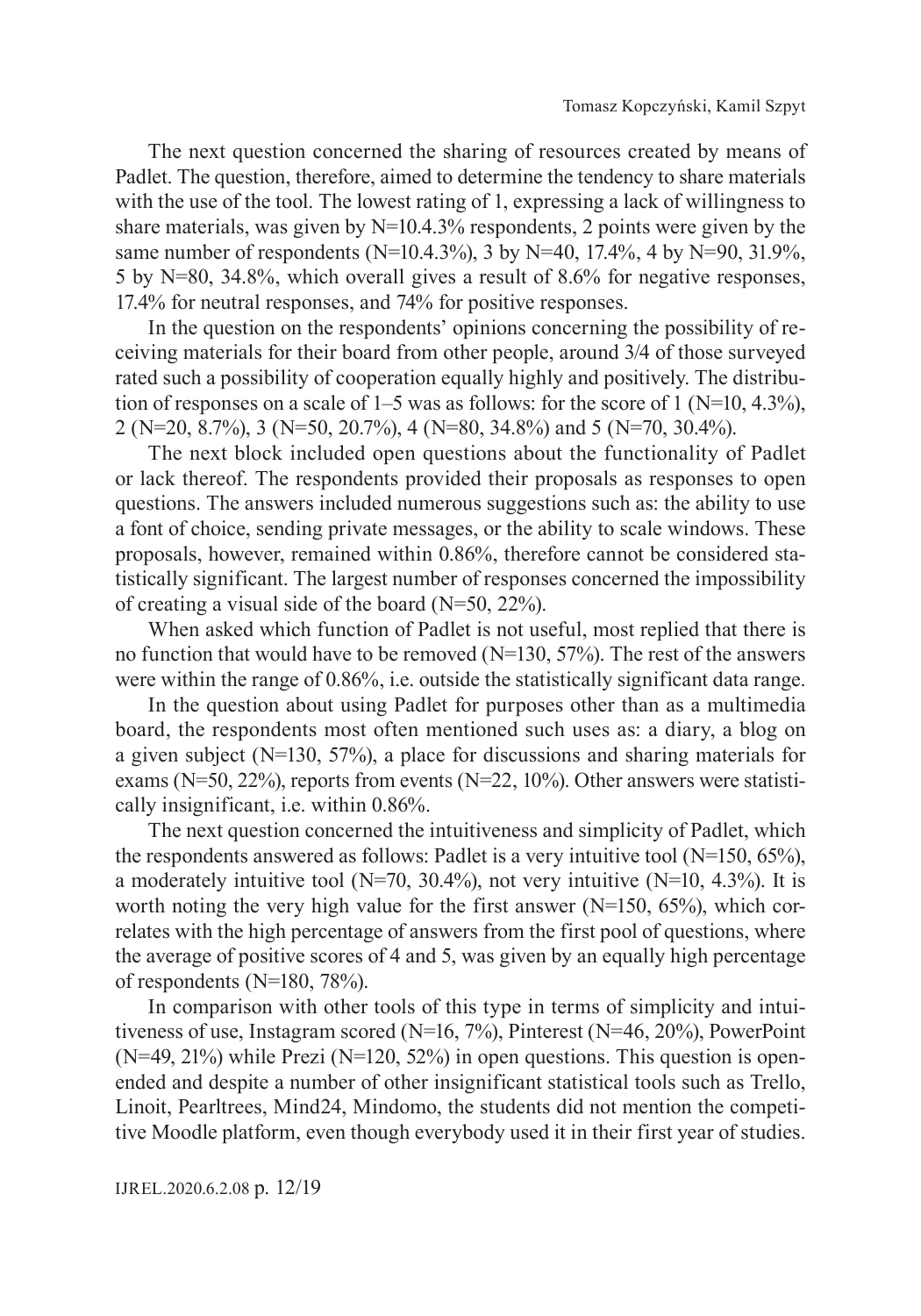

*Figure 3.* Assessment of Padlet's useability level (descriptive scale). N o t e:  $1 -$  High level of useability;  $2 -$  Medium level of useability;  $3 -$  Low level of useability.





The second to last question referred to the respondents' associations between Padlet as a tool and traditional analogue tools, to which the following answers were given: corkboard (N=110, 48%), notepad (N=92, 40%), binder (N=27, 125%).

The last question concerned the possibility of replacing a tool already in use with Padlet. The respondents were ready to replace their previously used tools with Padlet. These tools included: Blog (N=20, 9%), Google Disc (N=30, 13%),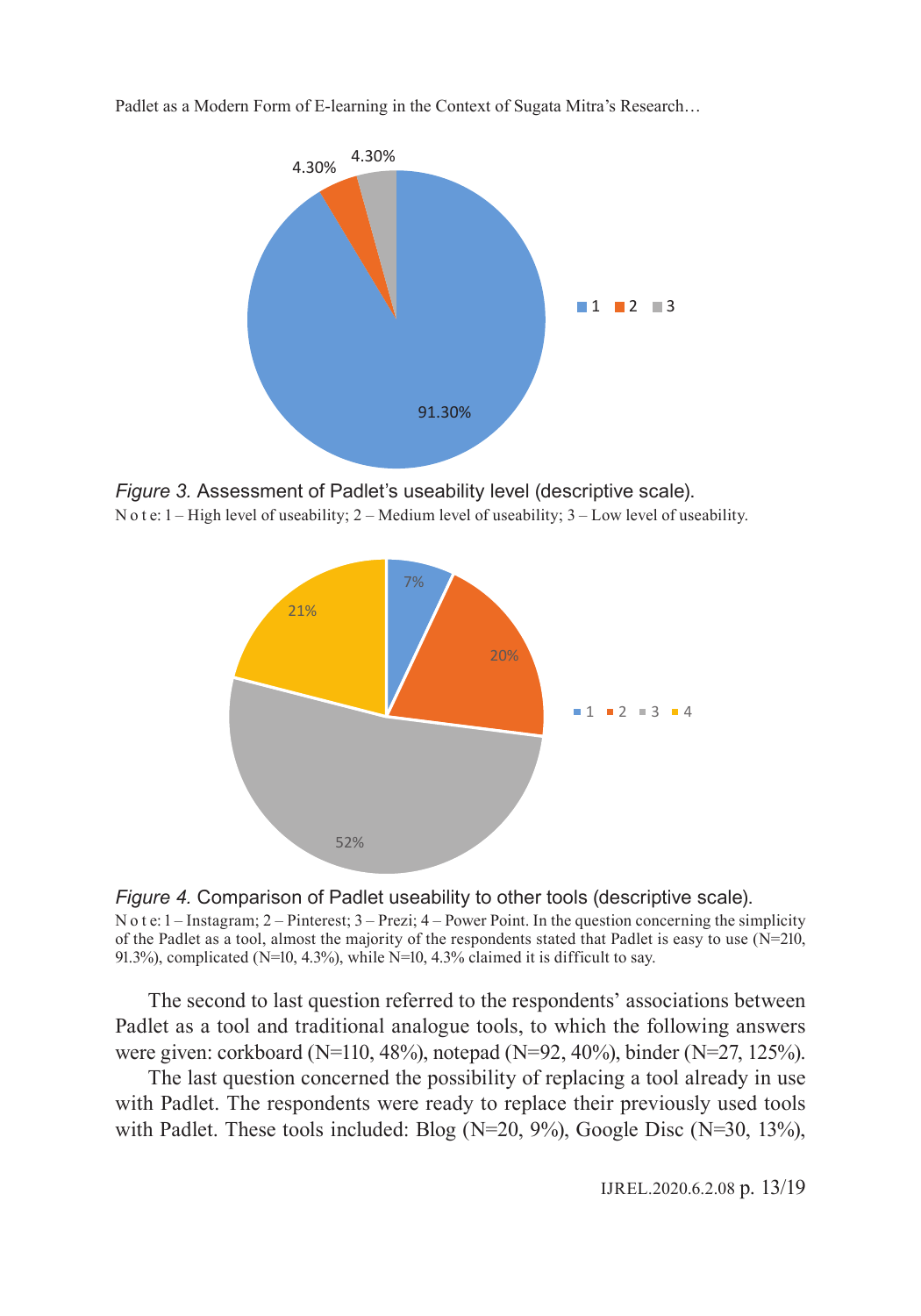Google Presentation (N=38, 17%), One Drive (N=64, 28%), Pinterest (N=70, 30%). It would appear from the results that the tools most commonly used to segregate and organize knowledge are Pinterest and Google tools. Other answers, such as Notepad, Prazi or Word, were not statistically significant, i.e. around 1.3%.

## **Discussion**

At the beginning of the discussion, it should be noted that there are many different tools which help in the segregation and preparation of digital information. In order to assess the possibilities of such an approach, researchers had to choose one of many on the basis of the respondents' recommendations. Multimedia boards should not be treated as the main and only tool in the educational process, but the problem of the excessive amount of "Big Data" information forces the recipient to segregate and collect data, in the form of, for example, simple links redirecting to a given topic (Pedrycz & Chen, 2014).

In Polish literature there is only one publication which tries to describe Padlet as a tool with a certain potential to be used for work in higher education (Wawrzyniak-Guz, 2016). In this work, Padlet has been well evaluated both as a place to segregate and organize work and as a remote, collaborative, easy to use work environment forstudents. However, the previous study consisted in a qualitative assessment based on the direct verbal descriptions of the respondents. The author of the work did not undertake to present a quantitative approach to this issue. English language journals include many more such studies, the most frequently quoted include the work by Fuchs, B. (2014). This article is an introductory text, as it contains a general description of Padlet as a tool for educational purposes based on the example of classroom work. The author describes the tool by recommending it, but does not perform any qualitative or quantitative analysis. In other publications concerning Padlet we find a qualitative approach, which very positively assesses the role and use of Ppadlet in work at a university (Lowe & Humphrey, 2018). A quantitative approach, on the other hand, was taken up in research conducted by D. Dewitt and D. Alias (Dewitt, Alias, & Siraj, 2015). The authors present Padlet as a tool for joint learning based on the example of a debate. This study confirms its usefulness in acquiring new knowledge and joint learning in a group. In addition, students were interviewed to collect feedback on the use of the tool, and the results indicate that it is perceived positively. Another article that shows positive results in terms of its application in the learning process is a text by Q. Zhiand, M. Su (2015), which presents the results on the basis of two case studies. The

IJREL.2020.6.2.08 p. 14/19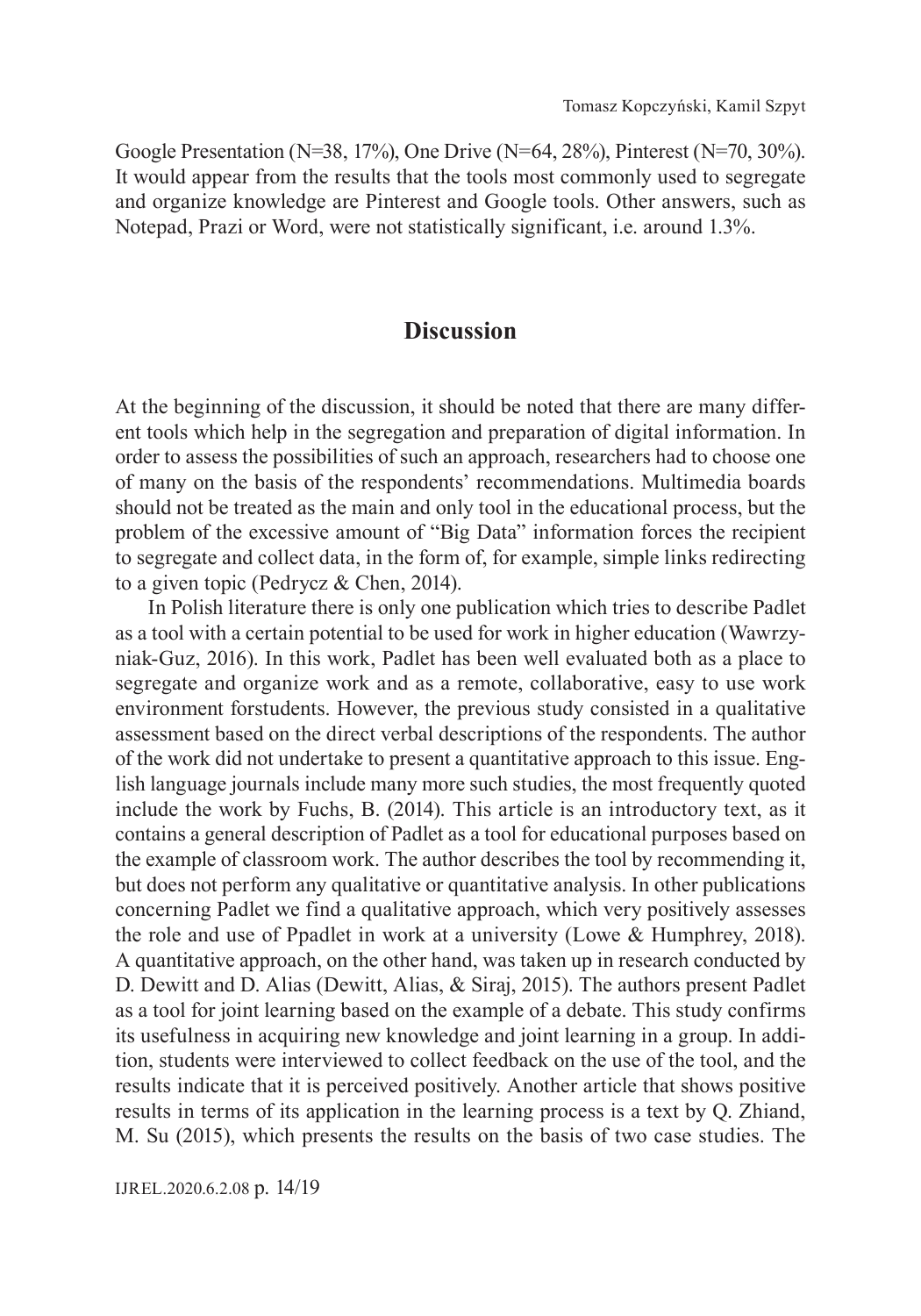results show that Padlet can complement teaching and learning activities, help instructors to facilitate learning and pupil participation and to improve pupils' motivation and performance. From the available publications, it can be concluded that Padlet as a working tool has received high recommendations.

## **Conclusions**

The authors of this text performed their analysis by providing a quantitative presentation of the tool in three separate contexts, i.e.: subjective evaluation of the tool, evaluation of teamwork (sharing of resources) and comparative evaluation of the tool compared to other selected tools.

In the first area of the subjective evaluation, almost 3/4 of respondents positively evaluated the padlet as a tool for sorting and collecting data. It is worth noting that in four evaluation questions the rating of 1 never appeared, while 2 occurred as a low percentage value (8.7%). This shows that the tool is very "user friendly" and shows a high level of "usability." There was a sociodemographic correlation in these questions, where residents of larger towns and cities and males provided more positive responses than other respondents.

In the second area concerning teamwork, Padlet as a tool received equally high marks as in the subjective evaluation, i.e. 4 and 5 (74%) and a very low percentage of marks 1 and 2 (8.6%), which points to the tool's usefulness in teamwork.

The last element of the evaluation involved comparing Padlet with other known tools. Here, it was also very highly rated as a tool that has many uses and which can replace the already used and popular tools such as Google Drive or Pinterest. The open questions contained in the last block of the survey confirm to a high degree (65%) the excellent functionality and intuitiveness of Padlet compared to many other popular tools which the respondents had previously used.

To summarize the above argumentation and to answer the research question posed at the beginning, it is concluded with a high level of confidence that Padlet can be considered a useful tool for a self-organised learning environment. Its potential can be successfully used and developed especially in the present times, when it has become necessary to verify the existing methods of education and seek new solutions. Assuming extended duration and wide extent of the effects of the SARS-Cov-2 coronavirus pandemic, it seems that this issue will remain relevant.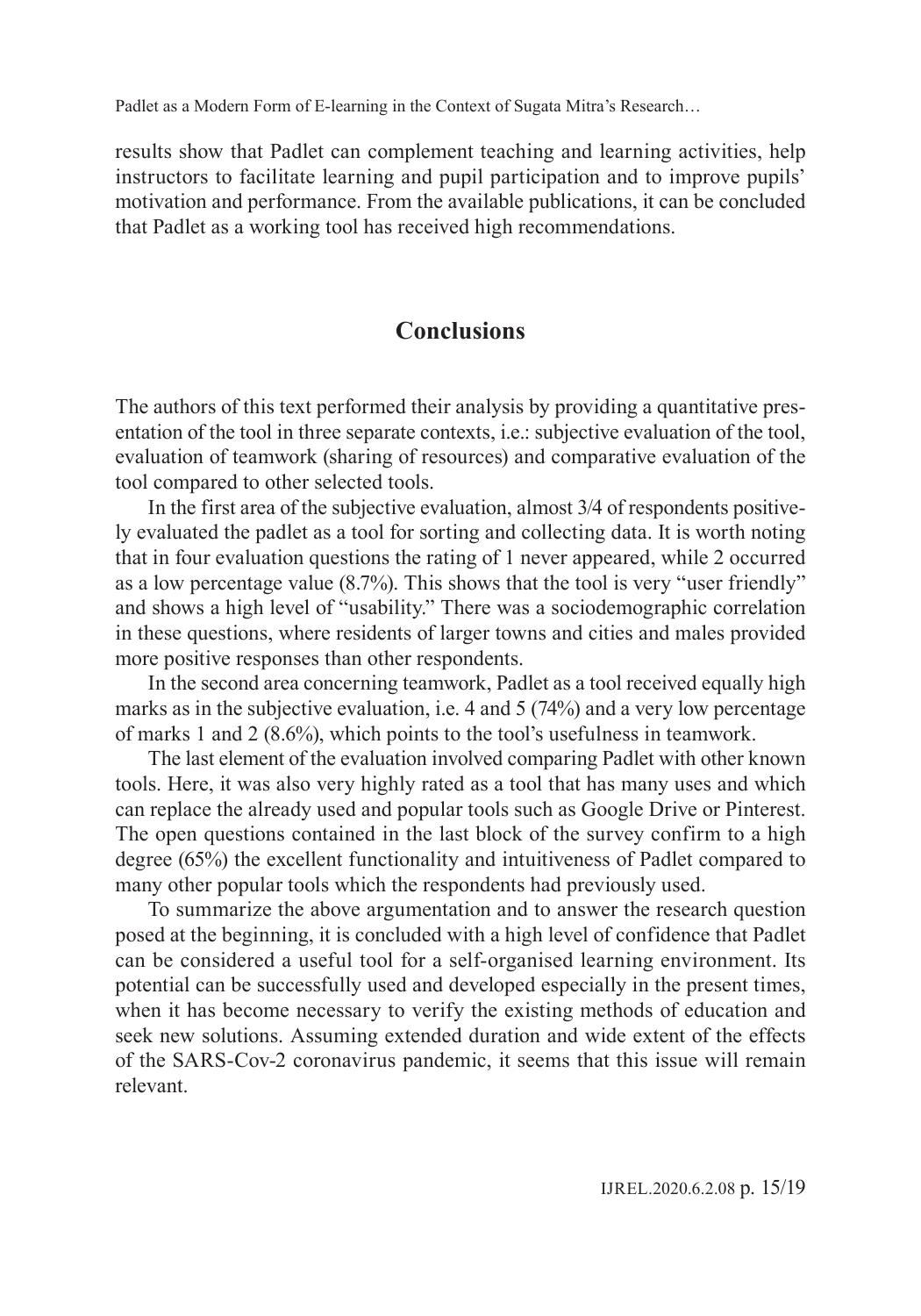## **References**

- Brennan, K., & Resnick, M. (2012, April). New frameworks for studying and assessing the development of computational thinking*.* In M. Resnick (Ed.), *Proceedings of the 2012 annual meeting of the American Educational Research Association Vol. 1* (pp. 25–50). AERA Press.
- Chmielecka, E. (2013). *The Bologna Process and the National Qualifications Framework for higher education*. *Studia BAS*, *3*, 107–134.
- *Council Recommendation of 22 May 2018 on key competences for lifelong learning*. Dz. U. L 394, 30.12.2006, p. 10. Retrieved from https://eur-lex.europa.eu/legal-content/EN/TXT/?uri=urise rv:OJ.C\_.2018.189.01.0001.01.ENG
- Dewitt, D., Alias, N., &Siraj, S. (2015). *Collaborative learning: Interactive debates using padlet in a higher education institution*. Retrieved from http://eprints.um.edu.my/13630/
- European Commission (2017). *Digital Agenda Scoreboard 2017*. Retrieved from https://ec.europa. eu/digital–single–market/en/digital–scoreboard
- Field, J. (2000). *Lifelong learning and the new educational order*. Trentham Books, Ltd., Westview House. Retrieved from https://eric.ed.gov/?id=ED462589
- Fu, J. (2013). *Complexity of ICT in education: A critical literature review and its implications*. *International Journal of Education and Development using ICT, 9*(1), 112–125.
- Fuchs, B. (2014). *The writing is on the wall: Using Padlet for whole–class engagement*. *LOEX Quarterly, 40*(4), 7.
- Kopciał, P. (2010). *Project Based E-learning nowy model e-kształcenia*. *E–mentor, 3*, 45–50.
- Long, J., Gardner, B., & Brown, J. (2011). *Google hacking for penetration testers (Vol. 2)*. Elsevier. Retrieved from https://www.amazon.com/Google-Hacking-Penetration-Testers-Johnny/ dp/1597491764
- Lowe, T., & Humphrey, O. (2018). *A platform for partnership: A technology review of the Padlet sharing platform*. *The Journal of Educational Innovation, Partnership and Change, 4*(1). Retrieved from https://cris.winchester.ac.uk/ws/portalfiles/portal/338383/11051105\_Lowe\_PlatformForPartnershipPadlet\_withstatement.pdf
- Mitra, S. (2003). *Minimally invasive education: a progress report on the "hole‐in‐the‐wall" experiments*. *British Journal of Educational Technology, 34*(3), 367–371.
- Mitra, S. (2013). *Beyond the hole in the wall: Discover the power of self–organized learning*. Ted Conferences. Retrieved from https://www.amazon.com/Beyond-Hole-Wall-Discover-Self-Organized-ebook/dp/B0070YZSFQ
- Montessori, M. (2013). *The Montessori method*. Transaction Publishers.
- Morze, N., Spivak, S., & Smyrnova-Trybulska, E. (2014). *Personalized educational environment – as one of the trends of modern education.* In K. Kostolanyova & J. Kapounova (Eds.) *Information and Communication Technology in Education (ICTE–2014) Conference Proceedings* (pp. 158–166). University of Ostrava, Rožnov pod Radhoštěm.
- Noskova, T., Pavlova, T., Yakovleva, O., Smyrnova-Trybulska, E., & Morze, N. (2016). Modern education quality requirements and information technologies in academic teachers' activities. *International Journal of Continuing Engineering Education and Life Long Learning*, *26*(4), 434–459.
- OECD (2016).Wyniki PISA 2015. Retrieved from https://www.oecd.org/pisa/pisa–2015–results–in– focus.pdf; Komisja Europejska (2016).

IJREL.2020.6.2.08 p. 16/19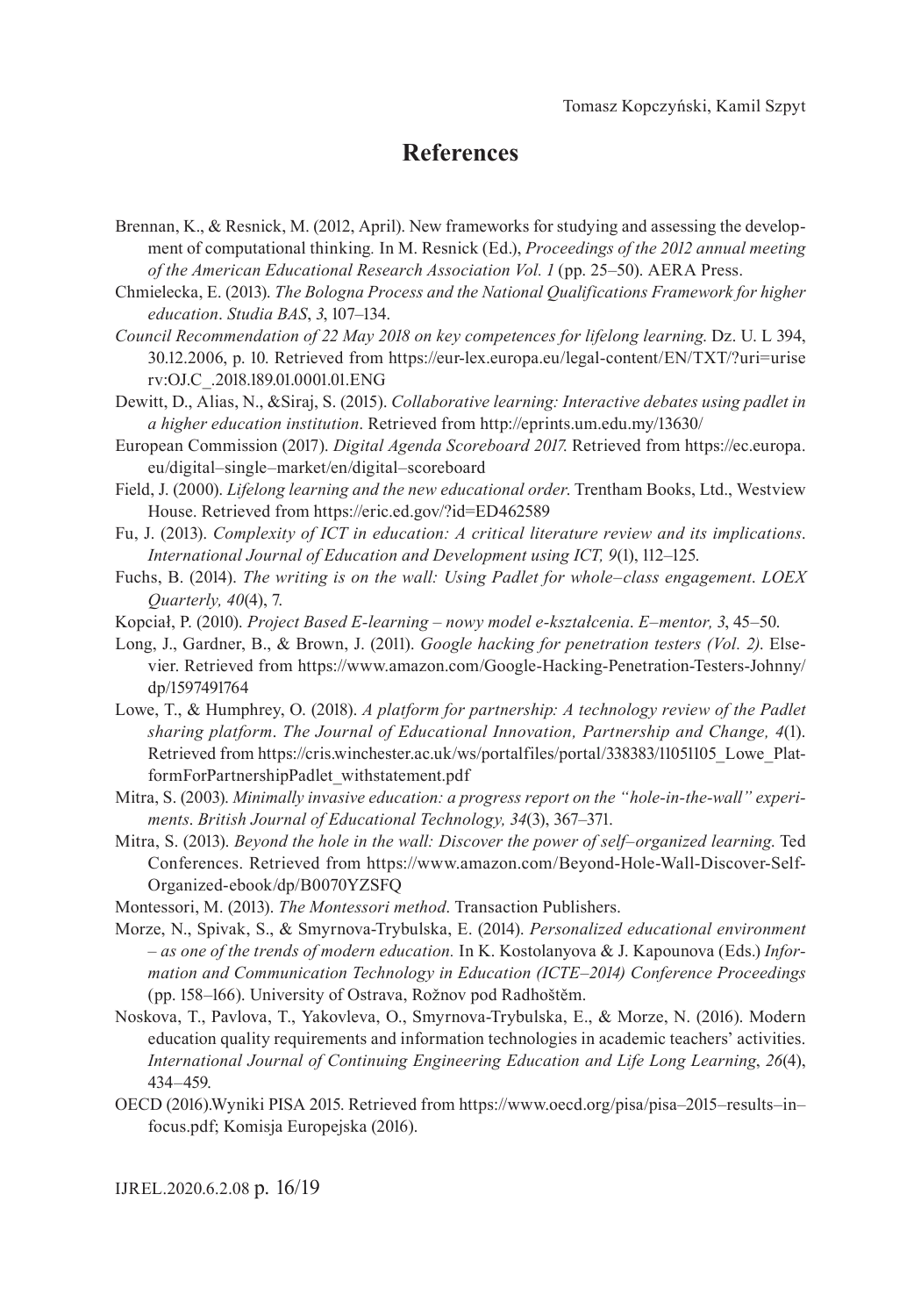OJ C of 4 June 2018. EU Council Recommendation of 22 May 2018 on key competences for lifelong learning. Retrieved from https://www.prawo.pl/akty/dz–u–ue–c–2018–189–1,69055843.html

Papert, S. (1993). *The children's machine: Rethinking school in the age of the computer*. BasicBooks.

- Pedrycz, W., & Chen, S. M. (Eds.). (2014). *Information granularity, big data, and computational intelligence (Vol. 8).* Springer.
- PIAAC. (2016). The Programme for the International Assessment of Adult. Retrieved from https:// www.oecd.org/skills/piaac/The\_Survey%20\_of\_Adult\_Skills\_Reader%27s\_companion\_Second\_Edition.pdf
- PISA. (2015). EU performance and initial conclusions regarding education policies in Europe. Retrieved from https://www.air.org/project/program-international-assessment-adult-competencies-piaac Raghupathi, W., & Raghupathi, V. (2014). *Big data analytics in healthcare: promise and potential. Health information science and systems*, 2(1), 3.
- Recommendation of the European Parliament and of the Council of 18 December. (2006). Key competences for lifelong learning.
- Regulation of the Minister of National Education of 14 February 2017. Dz.U. 2017 item 356 Regulation of the Minister of National Education of 14 February 2017. On the core curriculum of preschool education and the core curriculum of general education for primary schools, including students with moderate or severe intellectual disabilities, general education for first-degree vocational schools, general education for special schools preparing for work and general education for post-secondary schools. Retrieved from http://prawo.sejm.gov.pl/isap.nsf/DocDetails. xsp?id=WDU20170000356
- Resnick, M., & Robinson, K. (2017). *Lifelong kindergarten: Cultivating creativity through projects, passion, peers, and play*. MIT Press.
- Richmond, R. G. (2013). *Introduction to Piaget*. Routledge.
- WALAT, W. (2010). The search for a new model of education based on the ideas of cognitivism and constructivism. *Edukacja–Technika–Informatyka, 1*(2), 28–38.
- Wawrzyniak-Guz, K. (2016). Use of the Padlet Internet tool in teaching specialist technical vocabulary – work in poster preparation teams (case study). *EduAkcja, 1*(11), 71–80. Retrieved from https://eduakcja.eu/files/pdf/113.pdf
- Zaldívar, J. I. (2015). Deschooling for all? The thought of Ivan Illich in the era of education (and learning) for all. *Foro de Educación*, *13*(18), 93–109.
- Zhi, Q., & Su, M. (2015). *Enhance collaborative learning by visualizing process of knowledge building with Padlet.* In *2015 International Conference of Educational Innovation through*  Technology (EITT) (pp. 221–225). IEEE.
- Zikopoulos, P., & Eaton, C. (2011). *Understanding big data: Analytics for enterprise class hadoop and streaming data*. McGraw–Hill Osborne Media, p. 43.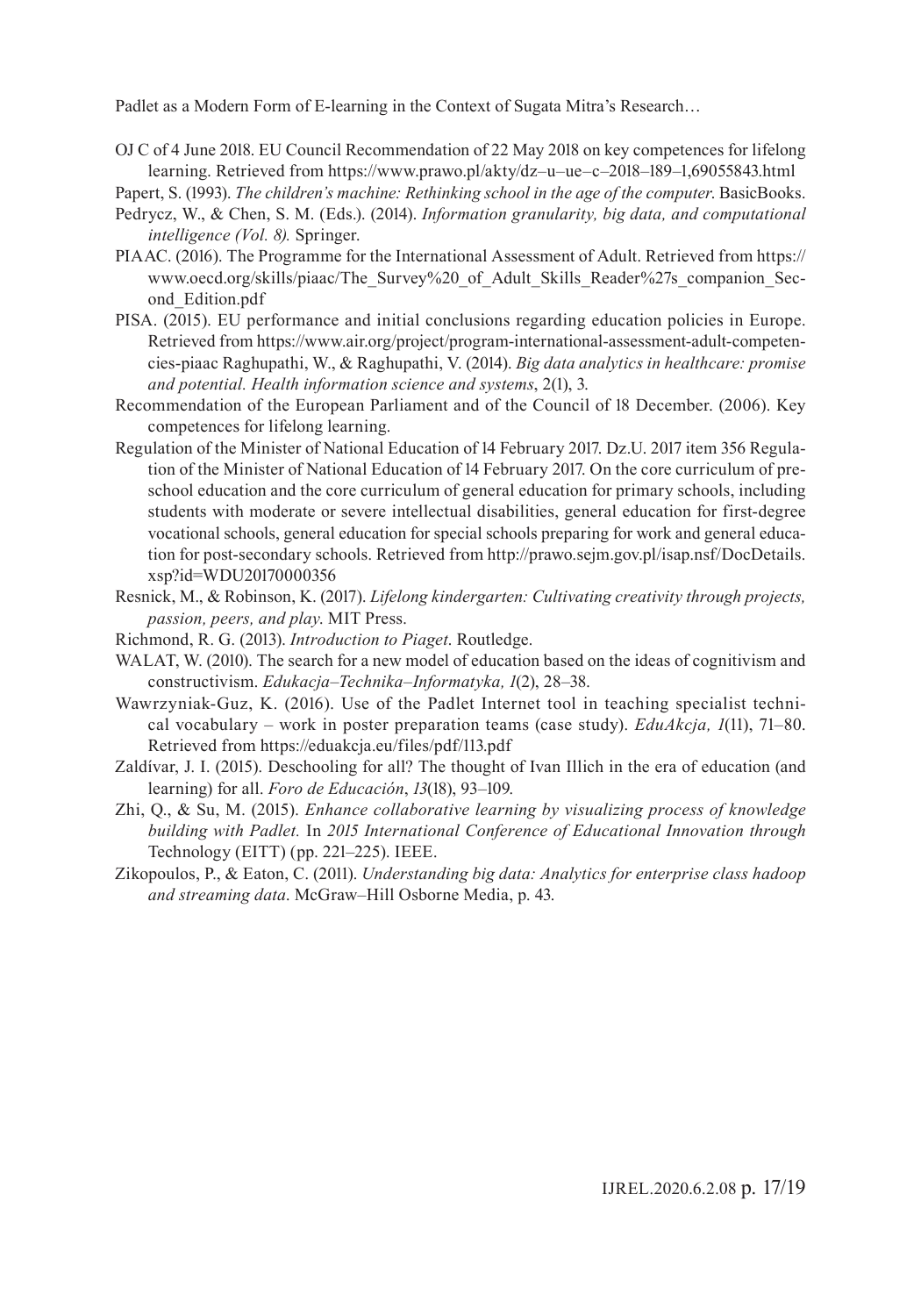Tomasz Kopczyński, Kamil Szpyt

#### **Padlet jako nowoczesna forma eLearningu w kontekście badań Sugaty Mitry – nowy model edukacji**

#### Streszczenie

Artykuł ma na celu prezentację wyników badań ankiet dotyczących narzędzia padlet. Autorzy dokonują analizy współczesnych trendów edukacyjnych, przepisów prawnych oraz badań, które wpisują się w nurt nowego modelu edukacji. Tekst zawiera opisy z wyników badań z 230 ankiet przeprowadzonych na studentach w odniesieniu do 3 kategorii.

Pierwsza kategoria prezentuje wyniki ocen padletu jako narzędzia służącego do segregacji treści, druga kategoria dotyczy oceny padletu pod kątem funkcji pracy w grupie, oraz trzecia kategoria dotyczy funkcjonalności i porównania narzędzia padlet z innymi podobnymi narzędziami. Obecna sytuacja w edukacji spowodowana światową pandemią koronawirusa SARS-Cov-2 powodująca chorobę zwaną COVID-19, pokazuje słuszność ewaluacja i prezentacja wyników badań związanych z narzędziami i metodami do nauczania zdalnego jest bardzo potrzebna.

Słowa kluczowe: padlet, narzędzia ICT, eLearning, nowy model edukacji, Sugata Mitra, SARS-Cov-2, COVID-19, nauczanie na odległość

Томаш Копчиньский, Камил Шпит

#### **Падлет как современная форма электронного обучения в контексте исследования SugataMitra – новая модель образования**

#### А н н о т а ц и я

Целью данной статьи является представление результатов опросов, касающихся инструмента падлет (padlet). Авторы анализируют современные тенденции в области образования, правовые нормы и исследования, которые являются частью новой модели образования. Текст содержит описание результатов исследований 230 опросов, проведенных среди студентов по 3 категориям. Первая категория представляет результаты оценки работы модуля как инструмента разделения содержания, вторая категория касается оценки инструмента с точки зрения функции групповой работы, а третья категория – функциональности и сравнения инструмента падлет (padlet) с другими аналогичными инструментами. В нынешней образовательной ситуации, вызванной глобальной коронавирусной пандемией SARS–Cov–2, вызывающей болезнь под названием КОВИД–19, оценка и представление результатов исследований, связанных с инструментами и методами дистанционного обучения, весьма необходимы.

К л ю ч е в ы е с л о в а: планшет, средства ИКТ, электронное обучение, новая модель образования, Sugata Mitra, SARS–Cov–2, COVID–19, дистанционное обучение

IJREL.2020.6.2.08 p. 18/19